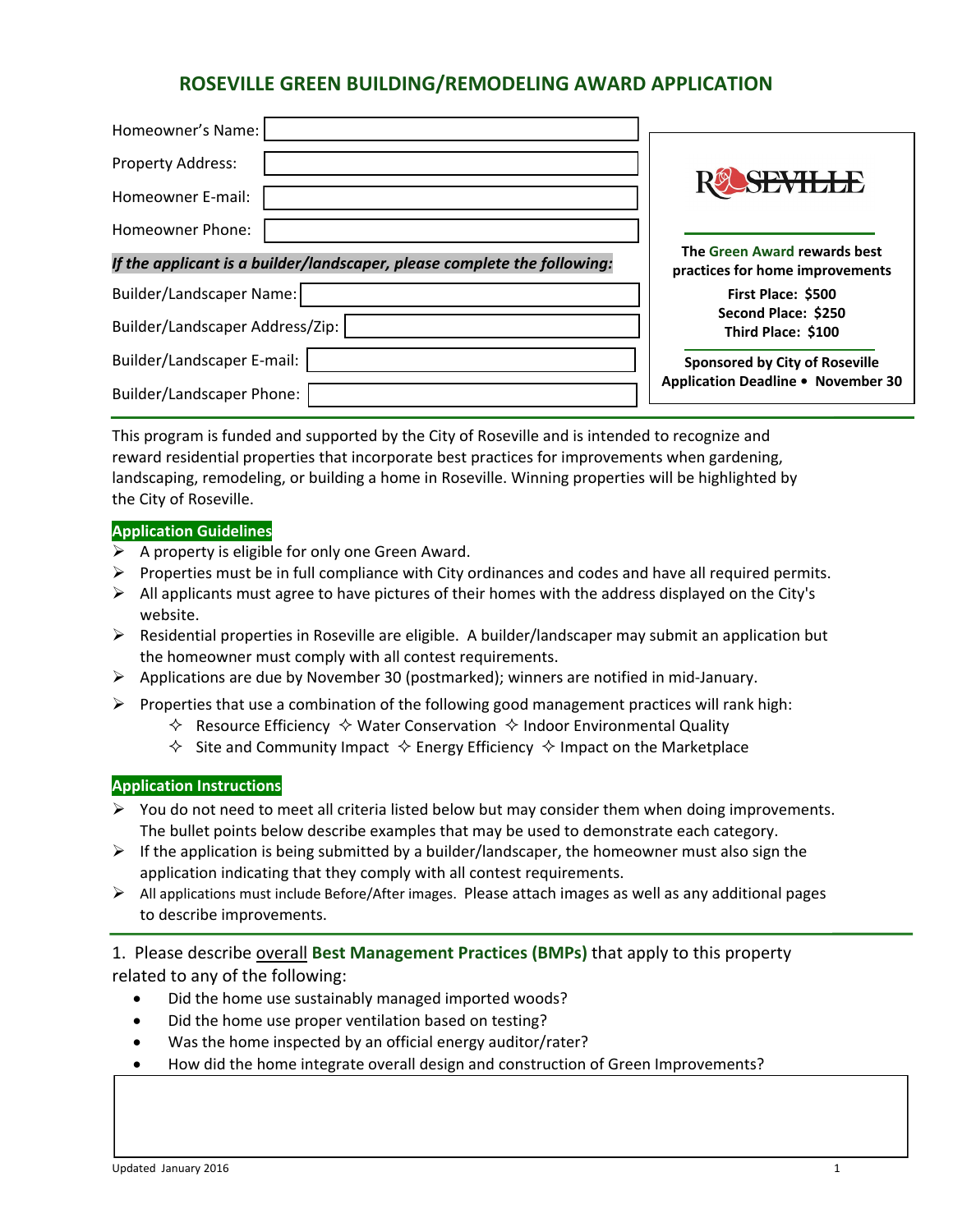- 2. Describe what **BMPs** were used for the property related to the **Site**?
	- What is the permeability to hardscape ratio?
	- Was soil quality considered with new plantings?
	- Did the project protect natural site features (such as large trees or wetlands)?
	- What type of native, low-maintenance, or drought-tolerant plantings were installed?
	- What consideration was made for installation of turf alternatives to reduce lawn mowing?
	- What irrigation system was considered?
	- Was outdoor living space considered?
	- What BMPs for erosion control were made at the site?
	- Did the property install any rainwater harvesting products?
	- Has the site been properly graded and is it draining correctly?
	- Is a compost bin/plan in place?

3. What type of **Mechanical/HVAC** system has been installed?

- Are all appliances vented to the exterior (power- or direct-vented)?
- Have bath fans been installed to mitigate moisture?
- Was the ductwork properly sized and sealed?
- Were Energy Star–rated systems (furnace, condenser, bath fans, etc.) installed?
- Has a programmable thermostat been installed and programmed?

4. Has the property installed **High‐Performance Floors, Walls, Roofing, and Ceilings System**?

- Was a soil gas mitigation system installed?
- Has the basement been tested for moisture or were moisture resistant materials used in the basement (for example, steel studs or sealed concrete floors)?
- Is the basement finished as living space?
- At what level is the foundation insulated?
- What was the concrete fly-ash content?
- Was sustainably managed lumber considered?
- Did the property recycle/reuse material (for example, salvaged 2x4s)?
- Was engineered wood used for trusses/headers, etc.?
- What is the efficiency of the windows and doors?
- What is the insulation rating of the attic?
- Did the property eliminate or limit recessed lights?
- Was an Advanced Framing system employed to minimize framing waste?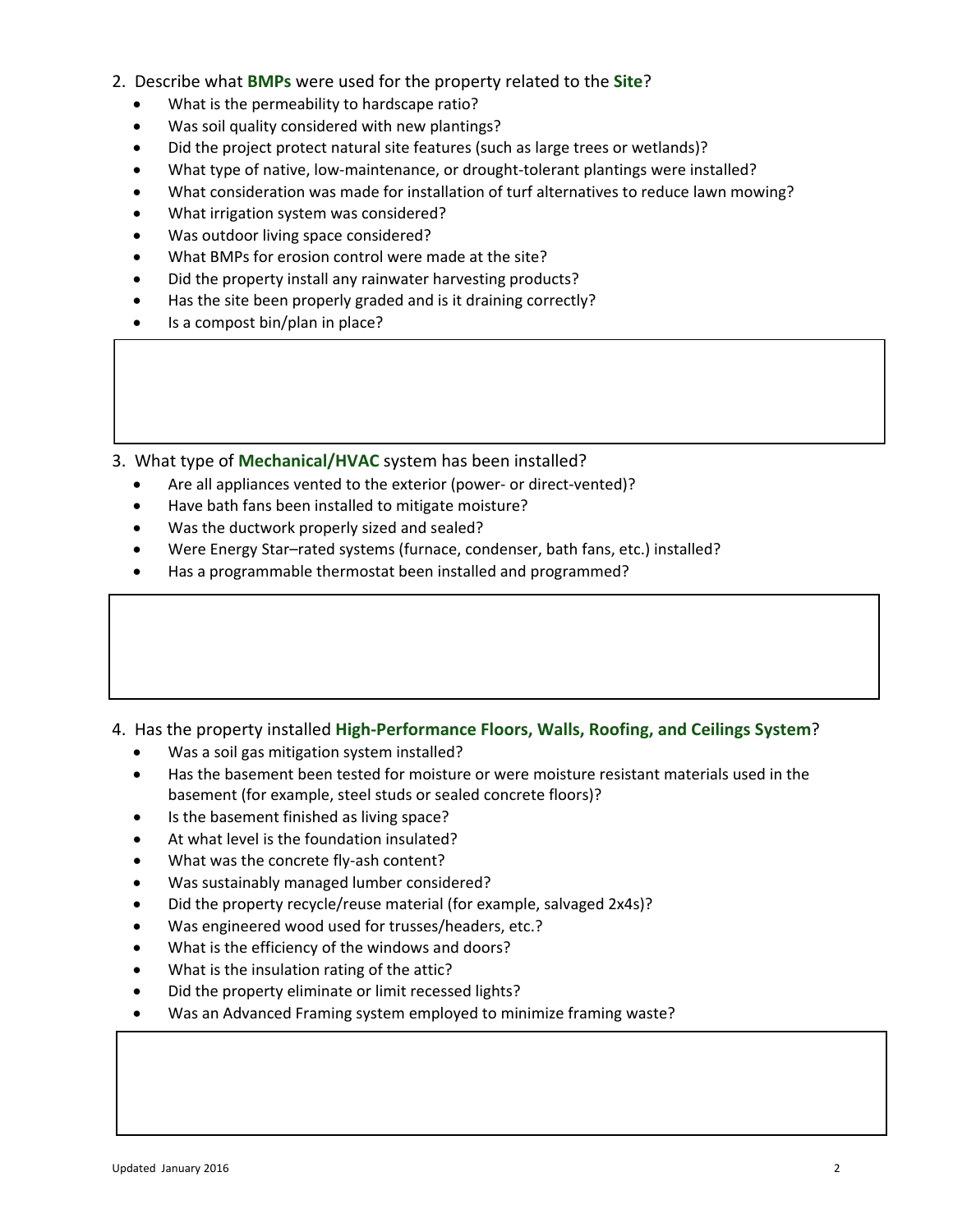- 5. What types of **Appliances/Fixtures** were installed?
	- Energy Star or higher efficiency appliances
	- **•** Energy Star lighting fixtures
	- Consideration of efficient lighting (installed CFL's or LED lighting)
	- Prepping/or installation of Photovoltaic
	- Optimization strategies (power strips/media switches to shut off circuit when not in use)

#### 6. What new **Plumbing Features** where installed?

- Low‐flow or ultra low‐flow faucets and fixtures
- Dual flush toilets/low‐flow toilets
- Plumbing lines run in copper alternative
- Tank-less water heater or gas-fired water heater

#### 7. What type of **Finish Materials** where used?

- Low/no VOC primer
- Low/no VOC paint
- Low/no VOC caulking/ adhesive
- Low/no VOC sealers on wooden millwork, doors, flooring
- Minimal/no carpet installed/installed all hard surface flooring
- Sustainably harvested cabinetry/millwork/doors; No‐added‐Formaldehyde wood or composite
- Materials were salvaged/reused
- Materials were locally sourced
- Materials were recyclable

8. Did the gardening, building/remodeling incorporate **Waste Management Practices**?

- Construction waste was recycled
- Construction waste was reused
- Hazardous materials were recycled/disposed of properly
- Recycling center installed for homeowner